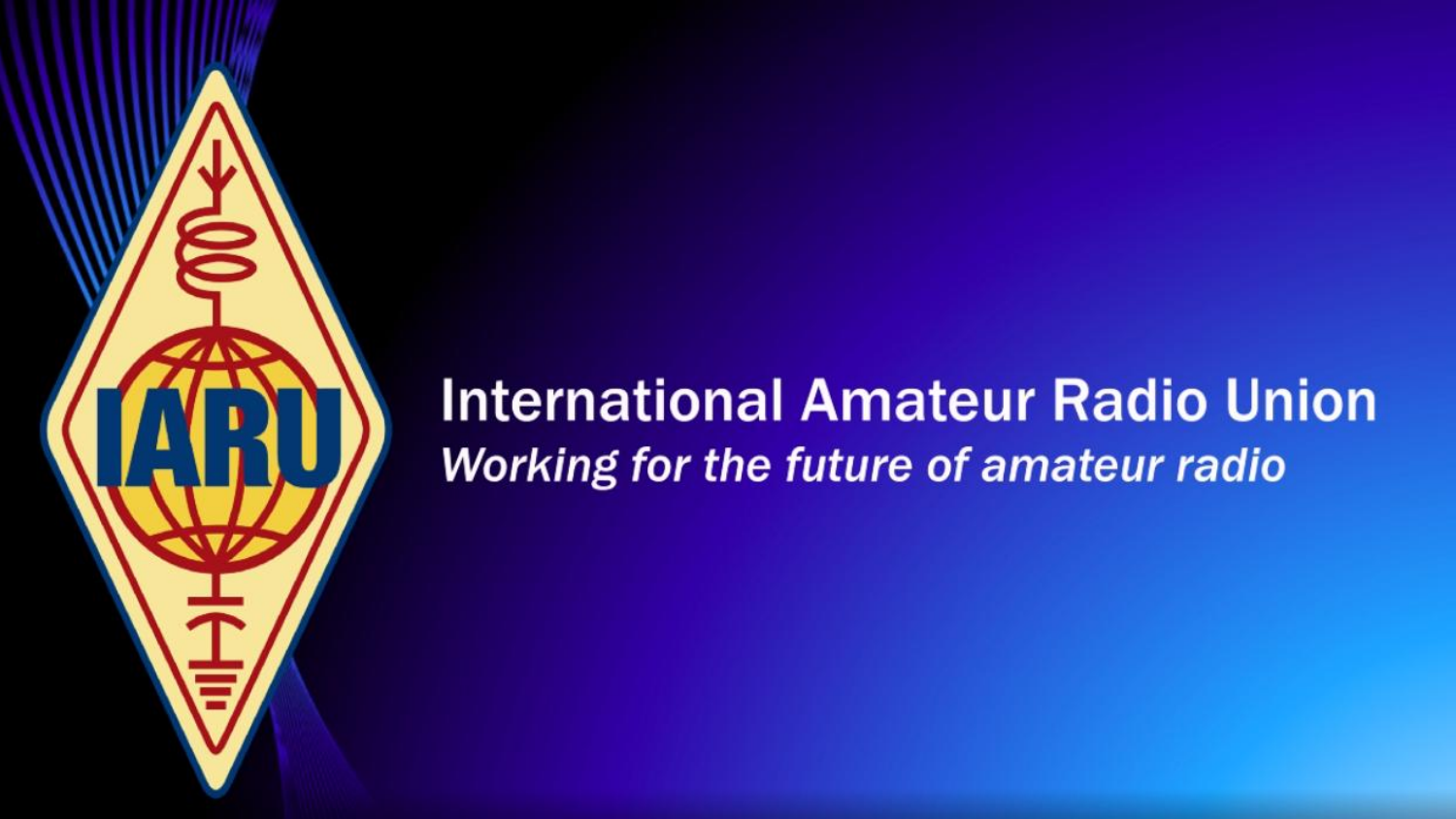

### **What is IARU**

- IARU, the International Amateur Radio Union, is a union of national societies representing over three million radio amateurs globally
- IARU is recognised by and participates in CEPT and ITU including WRCs
- IARU, as a stakeholder and participant for many years, welcomes opportunities to contribute to the work of RSPG and the next RSPP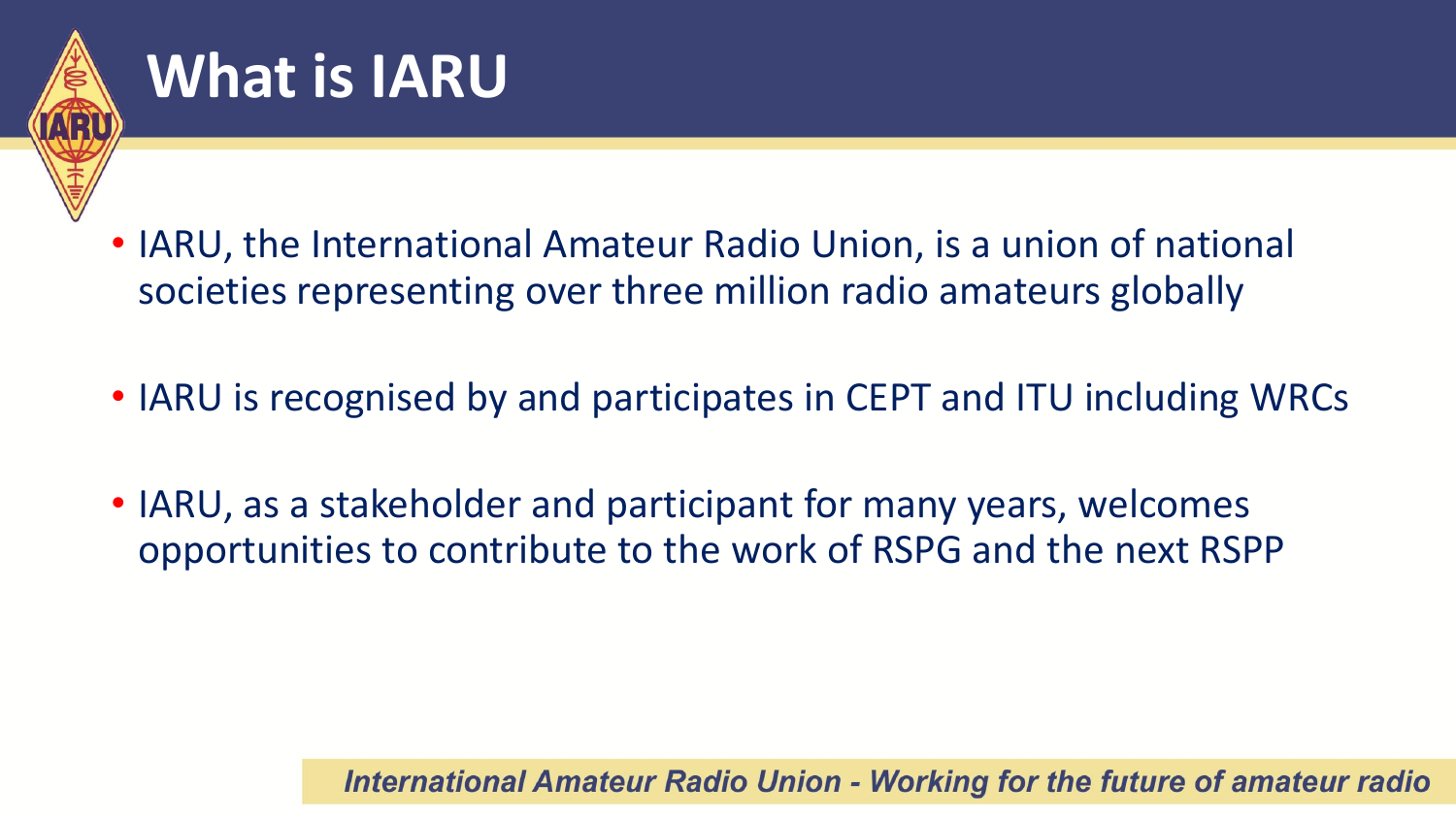

## **What is Amateur Radio**

- 'Amateur' Radio means unpaid and non-commercial but is nonetheless a high-tech skill base featuring technical innovation, STEM, emergency and community support
- Crosses international boundaries and promotes international goodwill
- Large variety of operational activities across land, sea and space
- Provides societal benefits supporting STEM and wireless skills
- Regularly needs to receive weak signals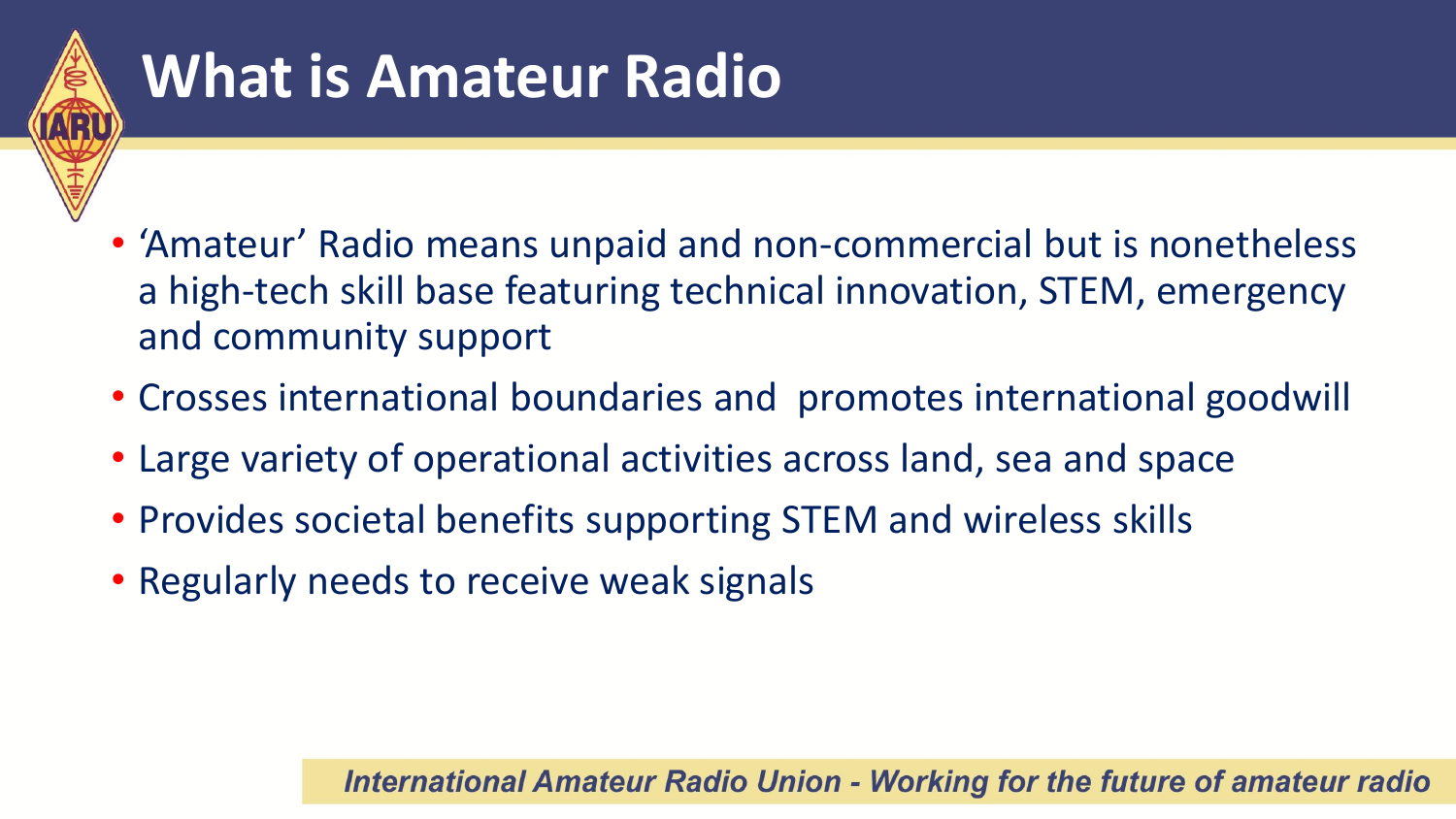# **Most-burning issues for the coming 15 years**

- Continued access to a range of frequency allocations throughout the electromagnetic spectrum
- Co-existence with other users where we are a secondary user
- Greater recognition of the amateur radio sector as a spectrum user
- Earlier involvement in key activities as a stakeholder
- Serious concerns about electromagnetic pollution arising from noise, spurious emissions and aggregation from multiple sources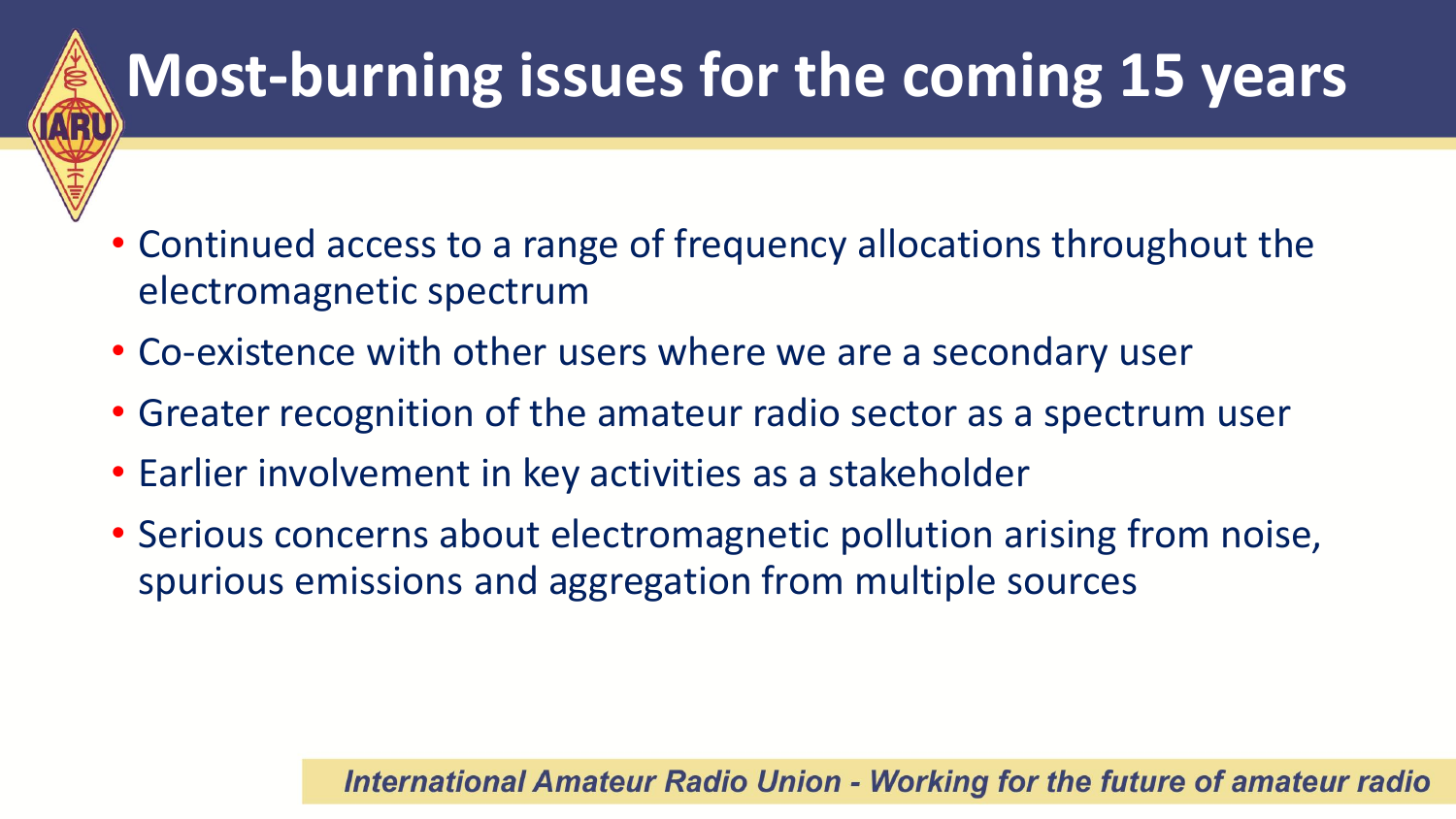

## **What can Amateur Radio bring to the table**

- Successful experience of sharing as a secondary user over many years with critical communications users such as defence, radiolocation, mobile, maritime and aeronautical applications
- Experience with self-regulation through operational band plans and use of agreements on a local basis with other users
- Ongoing development of innovative digital technologies with greater spectrum efficiency and resilience than many commercial equivalents
- Education and training in wireless skills supporting STEM careers and increasing public understanding of radio technologies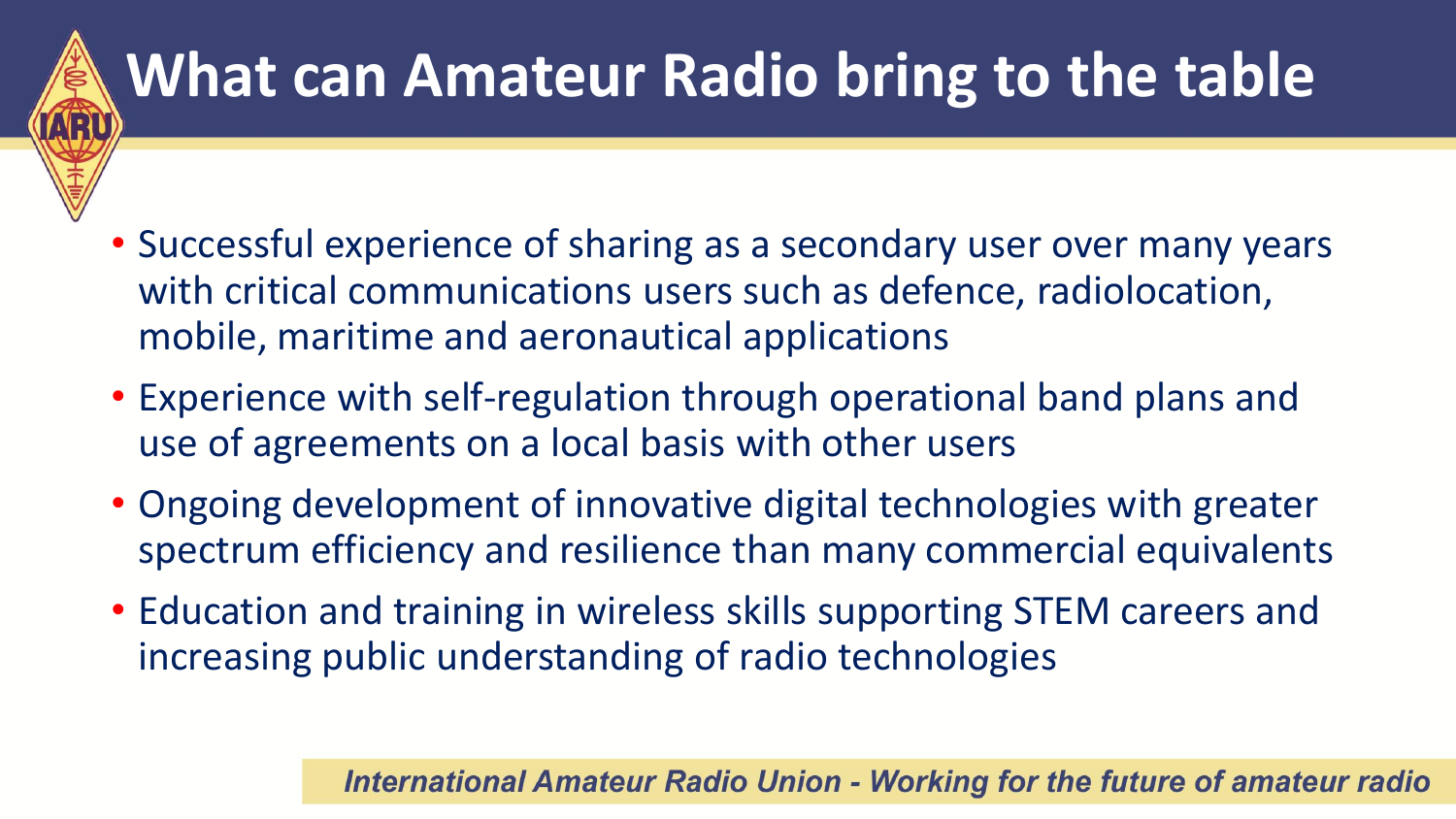## **What IARU expects from the new RSPP**

- A greater recognition of the societal benefits from the non-commercial use of spectrum
- A fair and coherent framework encompassing Primary, Secondary, and Tertiary (licence exempt/SRD) layers, such as in the USA.
- Action on electromagnetic noise and pollution levels
- Better commercial receiver standards to facilitate efficient and effective use of spectrum as set out in the essential requirements of the Radio Equipment Directive (2014/53/EC)
- Promotion of greater public understanding of wireless and EM-fields in conjunction with DG EAC to counter misconceptions